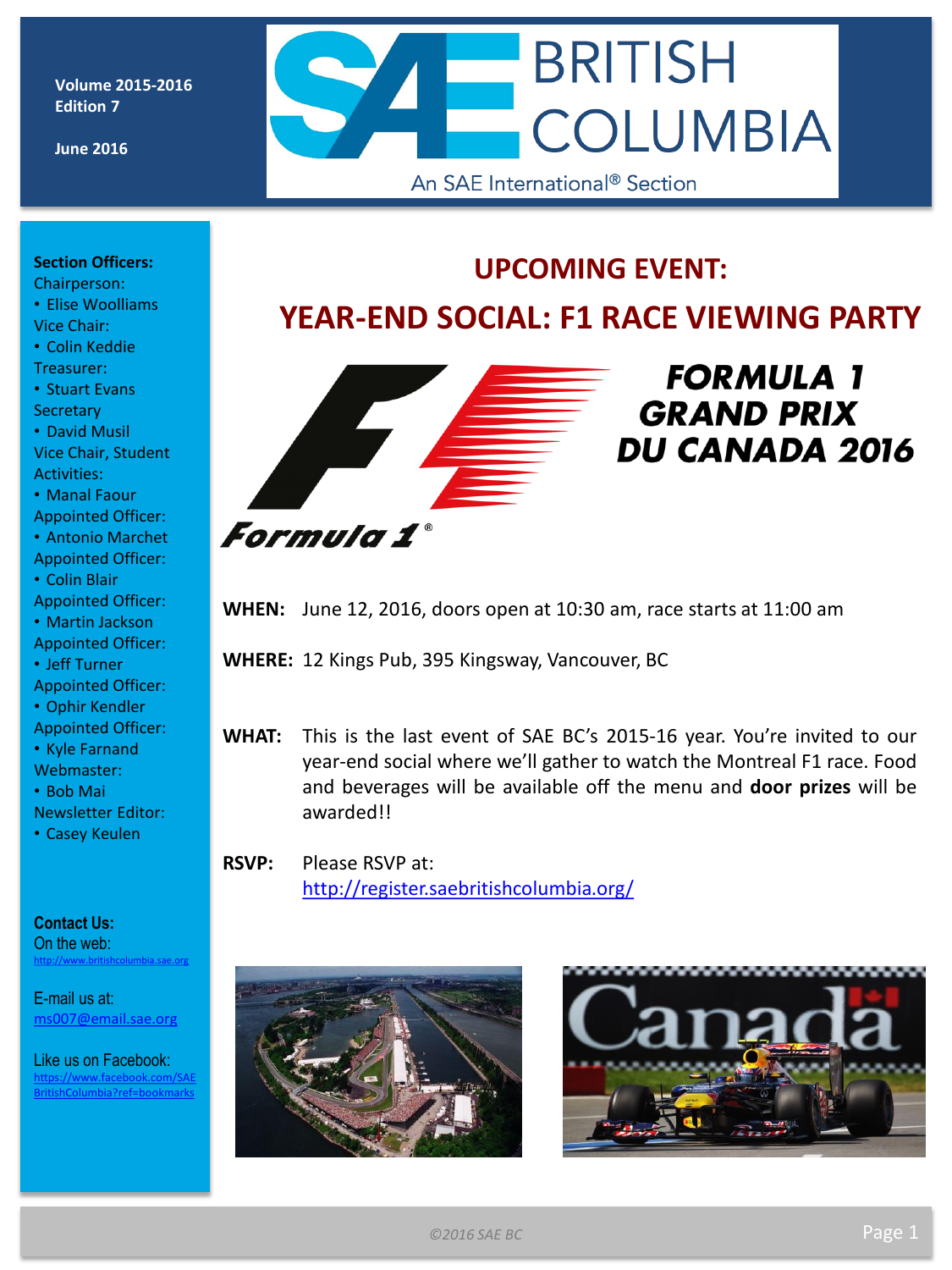

## **PROPOSED SLATE FOR NEXT YEAR'S BOARD**

The following is a list of proposed board members for the 2016-17 season. We're still looking for volunteers if you'd like to get involved, please contact Elise Woolliams at [elise.woolliams@afcc-auto.com](mailto:elise.woolliams@afcc-auto.com) for more information. If there are no objections heard at the next event or by email then this board will stand next year.

- •Elise Woolliams
	- •Colin Keddie
	- •Stuart Evans
	- •David Musil
	- •Manal Faour
- •Antonio Marchet
	- •Colin Blair
	- •Martin Jackson
		- •Jeff Turner
		- •Bob Mai
	- •Ophir Kendler
	- •Alejandro Buse
- •Kristian Plakaris
	- •Dale Brown
	- •Kyle Farnand
	- •Casey Keulen